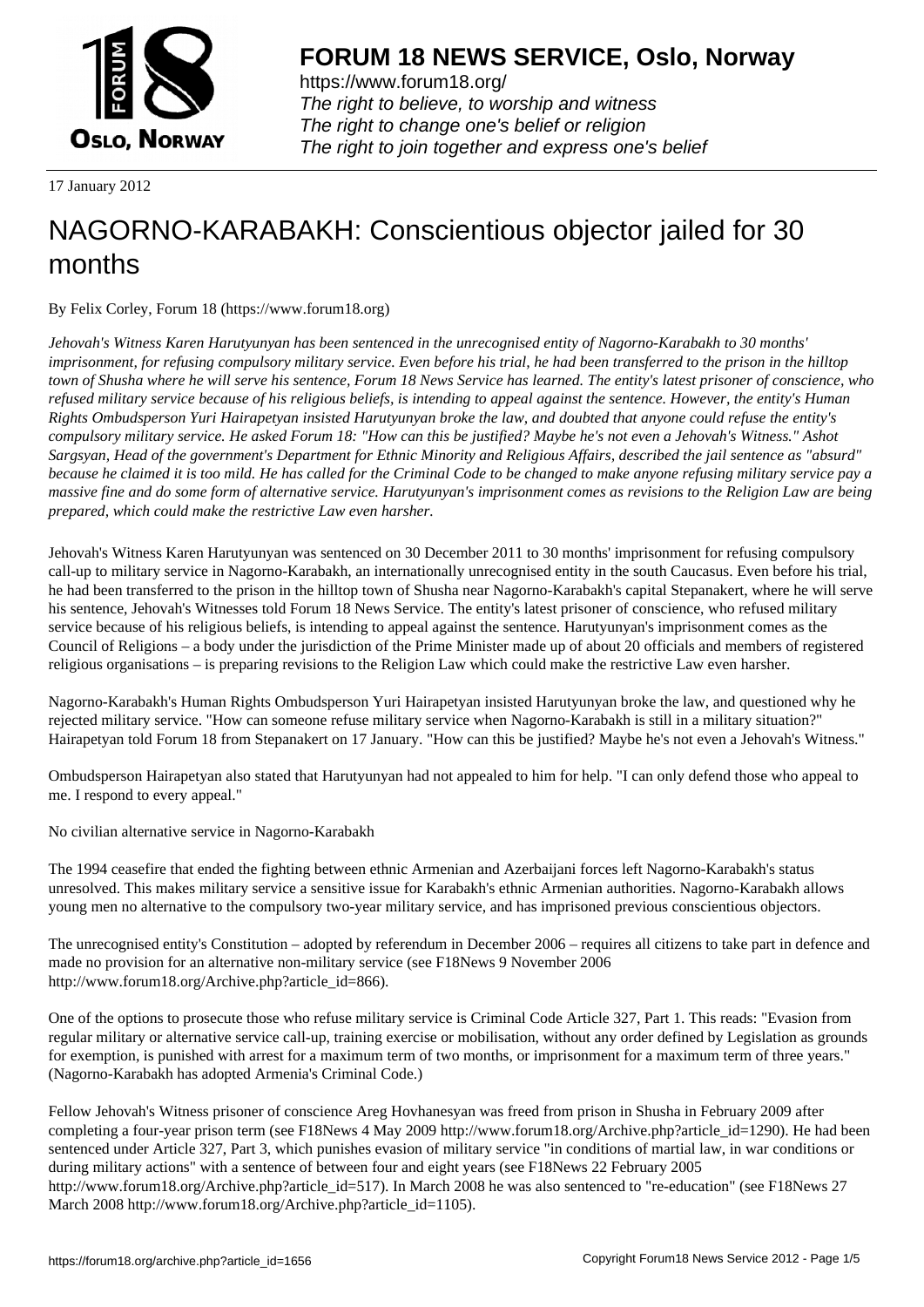$\overline{\phantom{a}}$  , and are not year armor Mirzoyan was sentenced to one year's imprisonment under Article 364, Particle 364, Particle 364, Particle 364, Particle 364, Particle 364, Particle 364, Particle 364, Particle 364, Par 1 of the Criminal Code. This punishes "refusal to perform one's military duties" with detention of up to 3 months, service in a punishment battalion of up to 2 years or imprisonment of up to 2 years (see F18News 1 July 2010 http://www.forum18.org/Archive.php?article\_id=1463). He has now been freed, and threats to re-imprison him have stopped (see below).

No civilian alternative service in Armenia or Azerbaijan either

Similarly, neither Armenia nor Azerbaijan have a civilian alternative to military service outside military structures. This is despite both countries' commitments on joining the Council of Europe to introduce civilian alternative service by January 2004.

In Armenia, 58 young conscientious objectors (all Jehovah's Witnesses) are serving prison sentences, with a further 11 currently on trial, Jehovah's Witnesses told Forum 18 on 17 January from the Armenian capital Yerevan. At several points in 2009 and 2010 the number of convicted prisoners reached at least 76. In July 2011, the European Court of Human Rights (ECtHR) in Strasbourg ruled that the imprisonment of Jehovah's Witness conscientious objector Vahan Bayatyan violated his right to freedom of thought, conscience and religion and awarded him compensation (see F18News 7 July 2011 http://www.forum18.org/Archive.php?article\_id=1591).

On 10 January the ECtHR ruled in favour of two further Armenian Jehovah's Witnesses who had been imprisoned for refusing military service on grounds of religious conscience (see F18News 1 February 2012 http://www.forum18.org/Archive.php?article\_id=1661).

In Azerbaijan, a small number of conscientious objectors have been sentenced in recent years, including to prison terms. The most recent prisoner, Jehovah's Witness Farid Mammedov, was freed on 8 June 2011 after serving his nine-month sentence, Jehovah's Witnesses told Forum 18 (see F18News 15 September 2010 http://www.forum18.org/Archive.php?article\_id=1488).

"Three minutes to finish our submissions"

The 18-year-old prisoner of conscience Harutyunyan – who is from the town of Askeran in central Karabakh - was called up in late 2011. But after failing to report for military service at the Askeran District Recruitment Office on 28 November 2011, he was arrested two days later and placed in police custody. On 2 December 2011, a Stepanakert court remanded him in pre-trial detention and he was transferred to Shusha prison. Prosecutors brought charges against him under Criminal Code Article 327, Part 1.

Harutyunyan's trial took place on 26 and 27 December 2011 at Askeran District Court. Judge Karen Beglaryan found him guilty on 30 December and sentenced him to 30 months' imprisonment.

One of Harutyunyan's lawyers complained of the way the trial was conducted. "The trial judge repeatedly cut me and another lawyer off, refusing to let us complete our arguments," the lawyer told Forum 18 on 16 January from the Armenian capital Yerevan. "He told us we have three minutes to finish our submissions. During the closing argument he would not even let me refer to the Nagorno-Karabakh Constitution."

The written verdict was issued on 16 January. Harutyunyan's lawyers told Forum 18 he will appeal against the sentence to the Criminal Division of the Appeal Court.

Norair Pogosyan, Askeran District Prosecutor, refused to discuss the case with Forum 18 on 16 January.

"You can't call the court decision anything other than absurd"

Ashot Sargsyan, Head of the government's Department for Ethnic Minority and Religious Affairs, condemned the 30-month jail sentence as too mild. "You can't call the court decision anything other than absurd," he told the Armregions.am website on 13 January. "What does two and a half years' imprisonment mean, when a person does not fulfil their constitutional obligation? During a military situation this is equivalent to desertion. It is equally absurd that for two and a half years this deserter will live at the taxpayers' expense."

Sargsyan wants Criminal Code Article 327, Part 1 to be amended to allow for a four year sentence as well as a fine of 20 million Drams (310,000 Norwegian Kroner, 40,380 Euros, or 51,440 US Dollars - Karabakh uses Armenian currency). He told Armregions.am that if alternative service is offered it should be three years of working in a hospital, old people's home or similar institution, plus a fine of 20 million Drams.

Forum 18 reached Sargsyan at his office in Stepanakert on 17 January, but he claimed not to be able to hear anything and put the phone down each time. Forum 18 was therefore unable to find out whether Sargsyan wanted an alternative service to be introduced or not and, if so, whether this should be alternative service under military control, as in Armenia.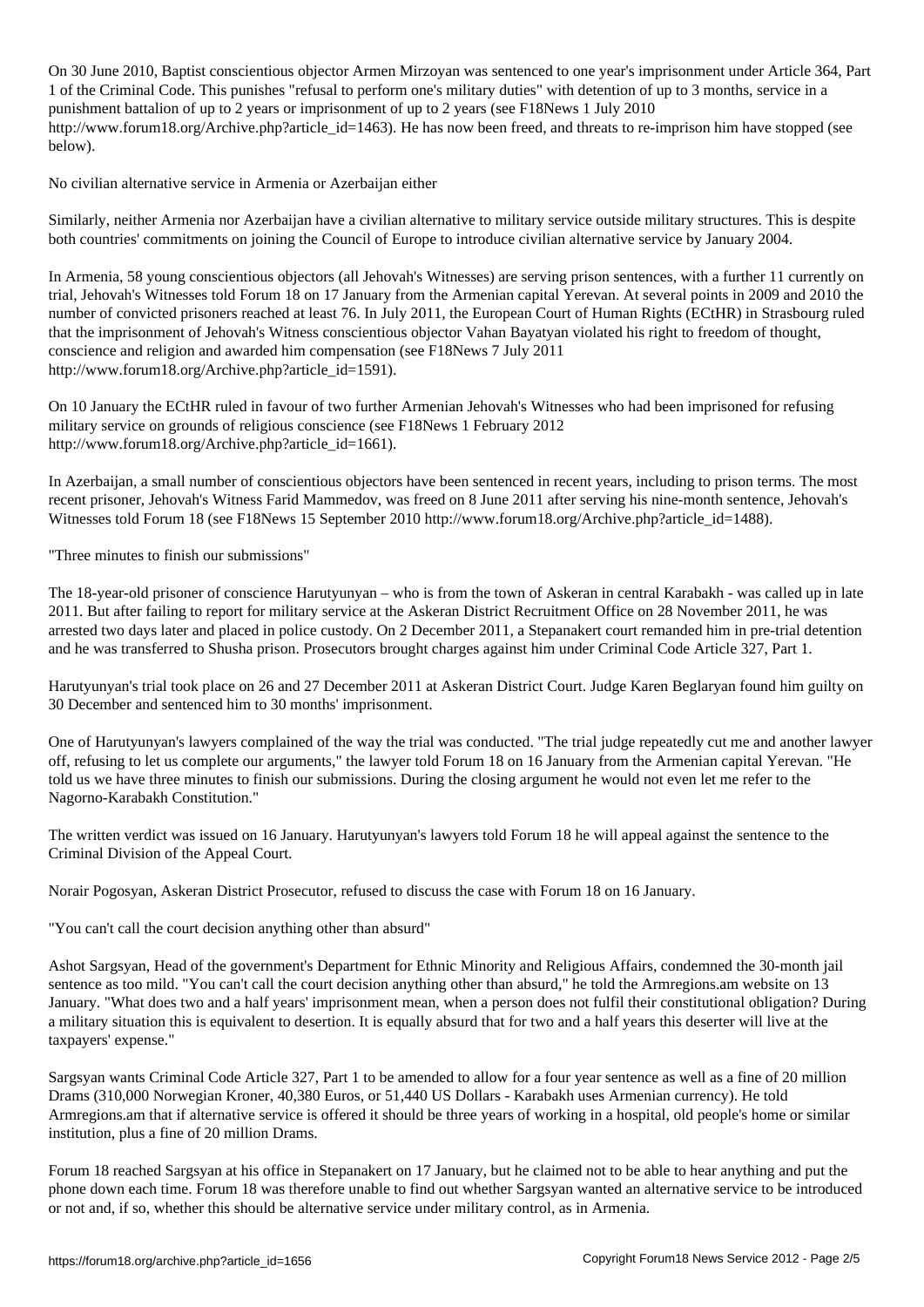At a press conference after the sentence, Karabakh's Defence Minister Movses Hakopyan said Harutyunyan's case was one of very few religious objectors to military service. "In Karabakh's defence army, it occasionally happens that young men at the start of their service speak about their religious convictions," the Caucasian Knot website quoted him as stating. "In such cases we conduct explanatory conversations with them and the problem is resolved. These lads take the oath and conduct their service conscientiously."

Minister Hakopyan also stated that a Law on Alternative Service will not be introduced in the next few years.

## Imprisonment "is not right"

Albert Voskanyan of the Stepanakert-based Centre for Civilian Initiatives, who has long worked for the right to alternative service and for religious freedom, condemns Harutyunyan's prison sentence. "Imprisoning those who cannot do military service on religious grounds is not right," he told Forum 18 from Stepanakert on 17 January.

He points out though that it is Parliament, not the Defence Minister, who decides whether or not a new Alternative Service Law is introduced. "But I see no readiness to introduce one in Parliament either."

Local human rights defender Karen Ohanjanyan of Helsinki Initiative 92 also supports the introduction of an alternative service for those who cannot perform military service on grounds of conscience. "They shouldn't be arrested," he told Alvard Grigoryan, Caucasian Knot's local correspondent, after Harutyunyan's arrest. "They should be allowed to do an alternative to military service – work that does not require them to handle weapons."

Voskanyan – who had visited the earlier imprisoned conscientious objectors in prison in Shusha – lamented that the government had cut off his access to the prison in 2007. "I would like to be able to visit Karen Harutyunyan there to offer him support," he told Forum 18. "I used to support the prisoners, help them with rehabilitation and give lectures to the staff about European standards for prisoners. But that is no longer possible."

### Threats to re-imprison Baptist abandoned

Meanwhile, Armen Mirzoyan, a 22-year-old Baptist prisoner of conscience who was freed from Shusha prison on 30 June 2011 after serving a one-year sentence, is now serving in a military unit without weapons, fellow members of his independent Baptist congregation told Forum 18. He is serving in a medical unit in Zangelan in south-western Azerbaijan outside the Soviet-era boundaries of Nagorno-Karabakh, which has been occupied by Nagorno-Karabakh's forces since 1993. Mirzoyan does not object to service in the army, but on religious grounds refuses to handle weapons and refuses to swear the military oath. Hadrut District Court sentenced Mirzoyan to one year's imprisonment on 30 June 2010 under Criminal Code Article 364, Part 1 (see F18News 1 July 2010 http://www.forum18.org/Archive.php?article\_id=1463).

On 23 August 2011 Mirzoyan was summoned again to the Conscription Office and sent to a military unit. However, three days later he was transferred to the military police in Stepanakert, where he was questioned many times. Church members say Major General Nelson Sogomonyan threatened Mirzoyan that if he did not swear the military oath he would be sentenced as an "enemy of the people" to between four and eight years' imprisonment.

On 14 September 2011 he was sent from Stepanakert to carry out his service in a construction unit. But the same day he was questioned again and told a further criminal case had been opened against him. However, prosecutors appear to have abandoned the case.

### Brother also jailed for conscientious objection

Armen Mirzoyan's older brother Gagik was forcibly taken to a military unit in December 2004 and beaten after refusing to swear the oath and bear arms. In July 2005 he was given a suspended sentence under Criminal Code Article 364, Part 1 (see F18News 13 July 2005 http://www.forum18.org/Archive.php?article\_id=605). But in September 2005 he was jailed in Shusha Prison (see F18News 5 September 2005 http://www.forum18.org/Archive.php?article\_id=642). He was freed in September 2006 and transferred to a military unit, where he was - eventually - able to serve without swearing the oath and without bearing arms (see F18News 18 September 2006 http://www.forum18.org/Archive.php?article\_id=841). He was released from service in January 2008 (see F18News 27 March 2008 http://www.forum18.org/Archive.php?article\_id=1105).

### Harsher Religion Law planned?

At an October 2011 roundtable organised by Karabakh's Journalists' Union to discuss "spiritual security", Sargsyan of the Department for Ethnic Minority and Religious Affairs warned of the alleged "dangers" of "sectarians", adding that Baptists have recently been trying to "worm their way" into Karabakh, according to a 13 October 2011 report in Azat Artsakh newspaper. He noted that registration had been denied to religious organisations "whose aims are counter to the interests of our country", which he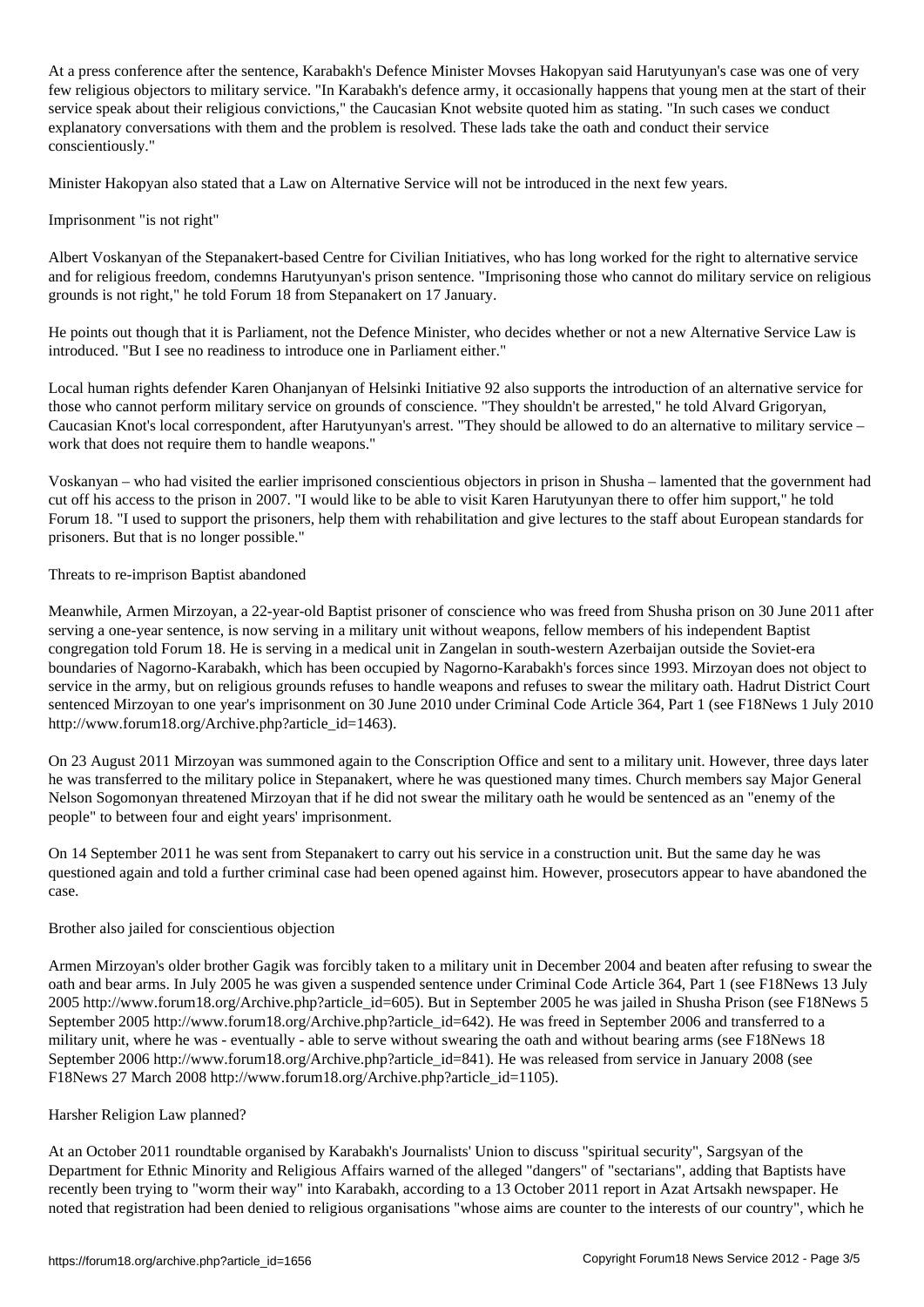Sargsyan complained that while the Religion Law that came into force in 2009 bans "soul-hunting", a derogatory term for sharing one's faith, Administrative Code punishments are restricted to fines of 1,000 Drams (16 Norwegian Kroner, 2 Euros, or 3 US Dollars). He insisted that punishments for sharing one's faith should be more precise and higher. He also insisted that parents should be prevented from forcing their children to take part in religious activity.

Sargsyan told the meeting of amendments to the Religion Law then being prepared, which he said would be presented "within days" to Prime Minister Araik Harutyunyan before being presented to Parliament. He also said he was working on a "Concept on Spiritual Security" to be approved by the prime ministerial Council of Religions, a body founded in 2008.

Serpuhi Arzumanyan, the Prime Minister's secretary, says the Council of Religions is preparing the proposed amendments to the Religion Law and is likely to present its draft soon. "It will then be up to the government, not the Prime Minister, to approve the draft and send it to Parliament, or not," she told Forum 18 from Stepanakert on 17 January.

No new raids or fines, but public meetings discouraged

Members of several religious communities which have been unable or unwilling to gain registration told Forum 18 that raids and fines in 2010 have not been repeated. Confiscations of religious literature have also stopped. However, such communities remain restricted over public events.

"Although we were warned we cannot meet, we do meet for worship in private homes and the situation is comparatively quiet," the leader of one unregistered community told Forum 18 on 16 January. "But we can't rent large halls for meetings and invite people publicly."

Raids began on unregistered communities in February 2010. First to be raided was Stepanakert's Seventh-day Adventist congregation, then the Jehovah's Witnesses and Revival Fire Church. Several Jehovah's Witnesses and Revival Fire members were given small fines, some of whom were also fingerprinted (see F18News 1 July 2010 http://www.forum18.org/Archive.php?article\_id=1463).

Ombudsperson Hairapetyan defended the fines to Forum 18 in 2010, claiming that "the fining of them is lawful" (see F18News 1 July 2010 http://www.forum18.org/Archive.php?article\_id=1463). He dismisses the communities' complaints about warnings to them not to meet. "They want to turn themselves into martyrs," he claimed to Forum 18 on 17 January 2011. He also defended restrictions on non-Armenian Apostolic communities. "Such communities obstruct us from living. They're businesspeople who exploit the population. I defend the rights of the majority."

The possibility of registration was introduced in Karabakh's restrictive Religion Law, which entered into force in January 2009. The Law appears to require registration of religious communities and ban unregistered religious activity.

The Law also imposes: state censorship of religious literature; the requirement for 100 adult citizens to register a religious community; an undefined "monopoly" given to the Armenian Apostolic Church over preaching and spreading its faith while restricting other faiths to similarly undefined "rallying their own faithful"; and the vague formulation of restrictions, making the intended implementation of many articles uncertain (see F18News 3 November 2009 http://www.forum18.org/Archive.php?article\_id=1371).

The community leader told Forum 18 that religious affairs official Sargsyan frequently attacks "religious sects" in comments broadcast by the local media. (END)

Further coverage of freedom of thought, conscience and belief in the unrecognised entity of Nagorno-Karabakh is at http://www.forum18.org/Archive.php?query=&religion=all&country=22.

A personal commentary, by Derek Brett of Conscience and Peace Tax International, on conscientious objection to military service and international law in the light of the European Court of Human Rights' July 2011 Bayatyan judgment is at http://www.forum18.org/Archive.php?article\_id=1597.

Follow us on Twitter @Forum\_18 (http://twitter.com/forum\_18)

Follow us on Facebook @Forum18NewsService (http://www.facebook.com/Forum18NewsService)

All Forum 18 text may be referred to, quoted from, or republished in full, if Forum 18 is credited as the source.

All photographs that are not Forum 18's copyright are attributed to the copyright owner. If you reuse any photographs from Forum 18's website, you must seek permission for any reuse from the copyright owner or abide by the copyright terms the copyright owner